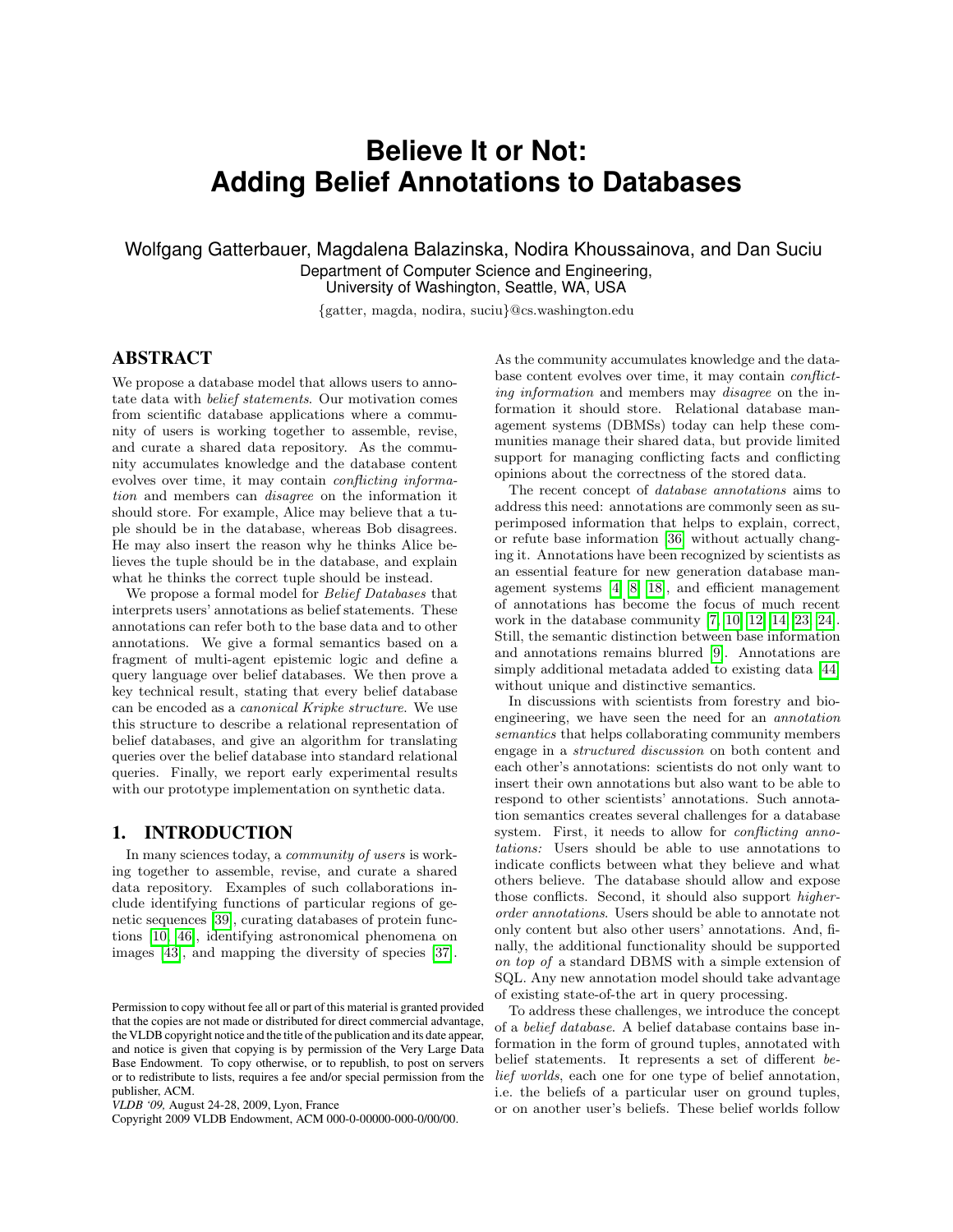an open world assumption and may be overlapping and partially conflicting with each other. The formal semantics of belief annotations is defined in terms of multiagent epistemic logic [\[20\]](#page-11-16). This semantics can be represented by an appropriate canonical Kripke structure which, in turn, can be represented in the standard relational model and, hence, on top of a standard RDBMS. We also introduce belief conjunctive queries, a simple, yet versatile query language that serves as interface to a belief database and consists of conjunctive queries with belief assertions. In addition to retrieving facts believed or not believed by certain users, this language can also be used to query for agreements or disagreements between users. We describe an algorithm for translating belief conjunctive queries into non-recursive Datalog (and, hence, to SQL). We have implemented a prototype Belief Database Management System (BDMS), and describe a set of preliminary experiments validating the feasibility of translating belief queries into SQL.

- The structure of this paper follows its contributions:
	- We describe a motivating application, and give examples and a syntax for BeliefSQL [\(Sect. 2\)](#page-1-0).
	- We define a data model and a query language for belief databases [\(Sect. 3\)](#page-2-0).
	- We describe the canonical Kripke structure that enables implementing belief databases [\(Sect. 4\)](#page-5-0).
	- We describe a relational representation of belief databases and the translation of queries and updates over this canonical representation [\(Sect. 5\)](#page-6-0).
	- We validate our model and report on experiments with our prototype BDMS [\(Sect. 6\)](#page-9-0).

The paper ends with an overview of related work [\(Sect. 7\)](#page-10-0) and conclusions [\(Sect. 8\)](#page-11-17).

## <span id="page-1-0"></span>2. MOTIVATING APPLICATION

In this section, we present a motivating application that we use as running example throughout this paper. The scenario is based on the NatureMapping project whose goal is to record biodiversity of species in the US state of Washington [\[37\]](#page-11-4). Participating community members volunteer to submit records of animal sightings from the field. Each observation includes user-id, date, location, species name, and various options to comment on the observation, such as details about how the animal was identified (e.g., animal tracks were found). As sightings are reported by non-experts, they can contain errors. In fact, even experts sometimes disagree on the exact species of a sighted animal.

In the current protocol, a single expert in forestry (the principal investigator) manually curates all the entries before inserting them into the database, which results in significant delays and does not allow the application to scale to a larger number of volunteers. In this setting, a Belief Database Management System (BDMS) can address this challenge by allowing multiple experts to annotate, thus streamlining the curation process. Graduate students, technicians, and expert users can all contribute their beliefs to annotate the data, thus proving a collaborative curation process. They can, for example, disagree with individual sightings, if in their judgment the sighting is incorrect, and annotate the data accord-

|     | select selectlist<br>from $(((BELIEF user)^+ not^?)^?$ relationname) <sup>+</sup><br>where conditionlist                           |
|-----|------------------------------------------------------------------------------------------------------------------------------------|
|     | insert into ((BELIEF user) <sup>+</sup> not <sup>?</sup> ) <sup>?</sup> relationname<br>values                                     |
|     | delete from ((BELIEF user) <sup>+</sup> not <sup>?</sup> ) <sup>?</sup> relationname<br>where conditionlist                        |
| set | update ((BELIEF user) <sup>+</sup> not <sup>?</sup> ) <sup>?</sup> relationname<br>value assignments<br>where <i>conditionlist</i> |

<span id="page-1-1"></span>Figure 1: Syntax of query and data manipulation commands in BeliefSQL.

ingly. They can also correct a sighting by annotating it with corrected values they believe more plausible than those provided by the volunteers in the field. And they can also suggest explanations for other users' annotations, thus leading to higher-order annotations.

We now illustrate the use of a BDMS. We assume three users (Alice, Bob, and Carol) and a simplified database schema consisting of three relations:

#### Sightings(sid, uid, species, date, location) Comments(cid, comment, sid) Users(uid, name)

We refer to this schema as *external schema* since it presents the way users enter and retrieve data. Beliefs, in contrast, are stored transparently from users and can be manipulated via natural extensions to standard SQL [\(Fig. 1\)](#page-1-1). We illustrate its usage through examples next.

Little Carol sees a bald eagle during her school trip and reports her sighting with the following insert:

 $i_1$ :insert into Sightings

values ('s1','Carol','bald eagle','6-14-08','Lake Forest')

Bob, a graduate student, however, does not believe that Carol saw a bald eagle:

 $i_2$ :insert into BELIEF 'Bob' not Sightings values ('s1','Carol','bald eagle','6-14-08','Lake Forest')

Additionally, Bob does not believe that Carol could have seen a fish eagle, which looks similar to a bald eagle:

 $i_3$ :insert into BELIEF 'Bob' not Sightings values ('s1','Carol','fish eagle','6-14-08','Lake Forest')

This ensures that Bob still disagrees even if Carol's tuple is updated to species='fish eagle'. In both cases, Bob uses the external key 's1' to refer to the tuple with which he disagrees.

Alice, a field technician, believes there was a crow at Lake Placid because she found some black feathers. She does not insert a regular tuple as Carol did, but inserts only her own belief:

 $i_4$ :insert into BELIEF 'Alice' Sightings

values ('s2','Alice', 'crow','6-14-08','Lake Placid')  $i_5$ :insert into BELIEF 'Alice' Comments

values ('c1','found feathers','s2')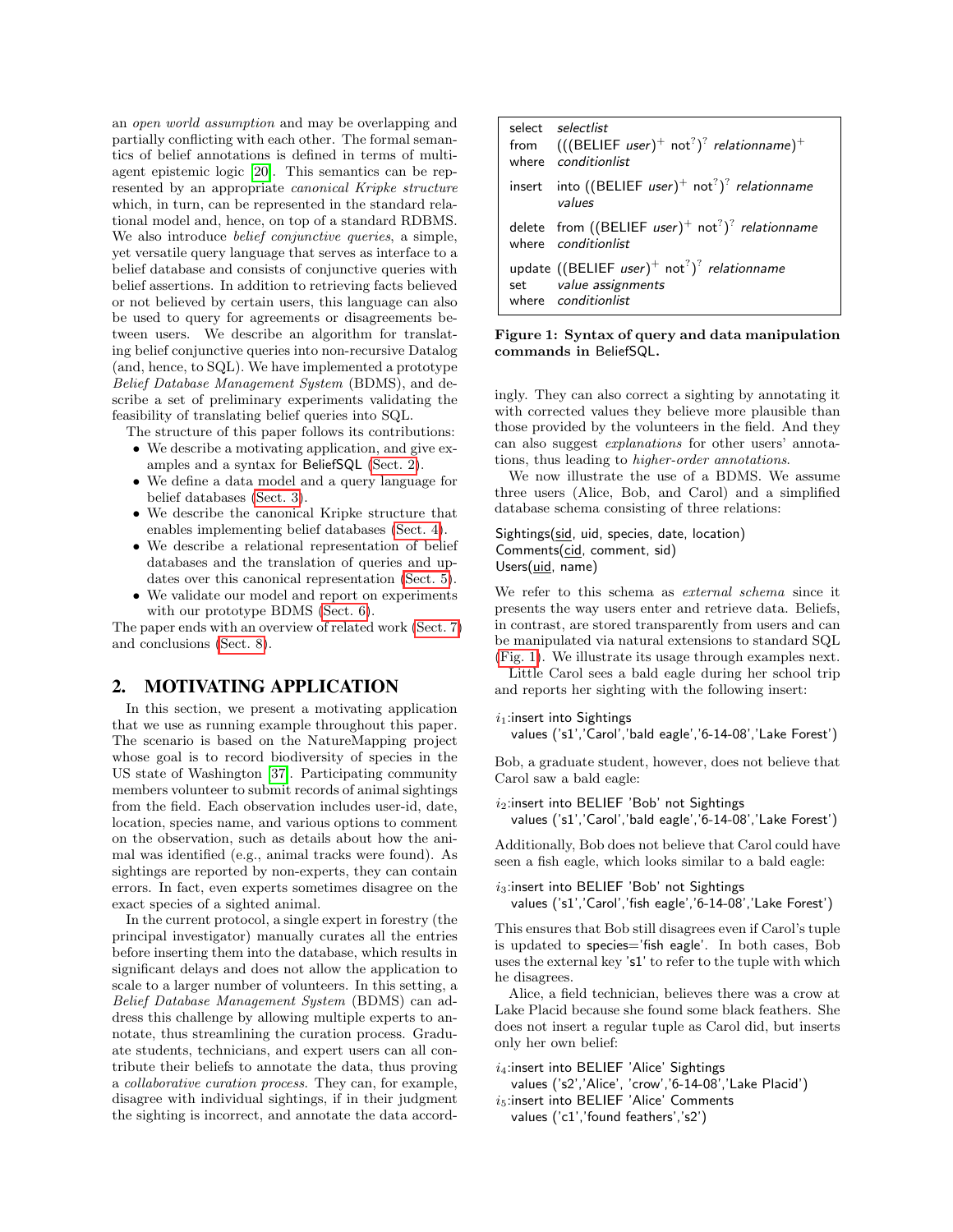Bob believes there cannot be any crows in the Lake Placid area. He wants to annotate the data with the following belief statements: (i) Bob believes that Alice saw a raven, not a crow; (ii) Bob believes that Alice believed that the feathers she found were black; and (iii) Bob believes the feathers were actually purple-black, suggesting they come from a raven, not a crow. The second and third belief statements above are Bob's suggestion why Alice may have made a mistake. These annotations are inserted into the BDMS as follows:

```
i<sub>6</sub>:insert into BELIEF 'Bob' Sightings
  values ('s2','Alice','raven','6-14-08','Lake Placid')
i_7:insert into BELIEF 'Bob' BELIEF 'Alice' Comments
  values ('c2','black feathers','s2')
i_8:insert into BELIEF 'Bob' Comments
  values ('c2','purple-black feathers','s2')
```
Notice here the important role of the higher-order belief statement: "Bob believes that Alice believes that the feathers were black"; this is how Bob explains his disagreement with Alice. Such explanations are quite common in a collaborative data curation process, and it is important for a BDMS to support them.

At this point we have recorded eight belief statements in the database. In the following section, we adopt the formalism of *multi-modal logic* [\[25\]](#page-11-18) and write  $\Box_u t^+$  for the assertion "user  $u$  believes tuple  $t$ ". [Figure 2](#page-2-1) illustrates with our eight statements. Note that in practice, a BDMS needs to keep additional information in its internal schema, which we describe in [Sect. 5.](#page-6-0)

Finally, we illustrate two queries over the belief database. The first query asks for sightings at Lake Forest believed by Bob. It returns ('s2','Alice','raven'):

```
q_1: select S.skey, S.uid, S.species
   from Users as U, BELIEF U.uid Sightings as S
   where U.name = 'Bob'
   and S. location = 'Lake Forest'
```
The second query retrieves entries on which users disagree with what Alice believes:

```
q_2: select U2.name, S1.species, S2.species
   from Users as U1, Users as U2,
         BELIEF U1.uid Sightings as S1,
         BELIEF U2.uid Sightings as S2,
   where U1.name = 'Alice'and S1.sid = S2.sid
   and S1.species <> S2.species
```
The BDMS returns ('Bob','crow','raven'), implying that Bob disagrees with Alice's crow sighting.

## <span id="page-2-0"></span>3. FORMAL SETUP

We introduce here the basic notion of a *belief database*, which enriches a standard database with annotations of users' beliefs. Informally, a belief database represents a set of incomplete and consistent database instances. Depending on which tuples they share or do not share, any two such instances can be mutually disjoint, overlapping, contained or partly conflicting.

Standard relational background. We fix a relational schema  $\mathcal{R} = (R_1, \ldots R_r)$  and assume that each Ground tuples without annotations

|                 |                                      | Sightings             |                                                   |      |                                                |                     | $\sigma$ ground $\sigma$                                       |
|-----------------|--------------------------------------|-----------------------|---------------------------------------------------|------|------------------------------------------------|---------------------|----------------------------------------------------------------|
|                 |                                      | sid uid               | species                                           | date |                                                | location            | $i_1$ : $s1_1^+$                                               |
| $s1_1$          |                                      |                       | s1 $ $ Carol $ $ bald eagle $ 6-14-08 $ L. Forest |      |                                                |                     | $i_2$ : $\square_{\text{Bob}}$ s1 $_1^-$                       |
| s1 <sub>2</sub> |                                      |                       | $s1$ Carol fish eagle                             |      |                                                | $6-14-08$ L. Forest | $i_3$ : $\square_{\text{Bob}}$ $s1_2^-$                        |
| $s2_1$          |                                      | $ s2 $ Alice $ crow$  |                                                   |      |                                                | $6-14-08$ L. Placid | $i_4$ : $\square_{\text{Alice}}$ s2 <sup>+</sup>               |
|                 |                                      | $s2_2$ s2 Alice raven |                                                   |      |                                                | $6-14-08$ L.Placid  | $i_5: \square_{\text{Alice}} c1_1^+$                           |
|                 |                                      | Comments              |                                                   |      |                                                |                     | $i_6: \square_{\text{Bob}} s2_2^+$                             |
|                 |                                      | cid comment           |                                                   |      | $\mathop{sid}\nolimits$                        |                     | $i_7$ : $\Box_{\text{Bob}}\Box_{\text{Alice}}$ c2 <sup>+</sup> |
| c1 <sub>1</sub> | $c1$ found feathers                  |                       | s2                                                |      | $i_8$ : $\square_{\text{Bob}}$ c2 <sup>+</sup> |                     |                                                                |
| $c2_1$          |                                      | c2 black feathers     |                                                   | s2   |                                                |                     |                                                                |
|                 | $c22$   $c2$   purple black feathers |                       |                                                   | s2   |                                                |                     |                                                                |

Belief annotations of ground tuples

<span id="page-2-1"></span>Figure 2: Our running example. Left: Ground tuples inserted and annotated by different users. Conflicting tuples (like the crow and raven tuples) share the same external key. Internal keys (like  $s1_1$  and  $s1_2$ ) uniquely identify each tuple. Right: Belief annotations over the ground tuples written in the notation of multi-modal logic.

relation  $R_i(\underline{att_{i1}}, \ldots att_{il_i})$  with arity  $l_i$  has a distinguished primary key  $att_{i1}$ , for which we alternatively write  $key_i$  to make the key attribute explicit. In the context of belief databases, we call  $R$  the *external schema*, as this is how users see the non-annotated data, and denote I a conventional database instance without annotations. An incomplete database is a set of conventional database instances  $\{I_1, I_2, \ldots\}$  over a fixed schema  $\mathcal{R}$  [\[32,](#page-11-19) [28\]](#page-11-20). For each relation  $R_i$ , denote  $Tup_i$  the set of typed atomic tuples of the form  $R_i(a_1,... a_{l_i})$ . Further denote  $Tup = \bigcup_i Tup_i$  the domain of all tuples or the tuple universe of the schema. We further require that  $Tup_i \cap Tup_j = \emptyset$  where  $i \neq j$ , i.e., each tuple  $t \in Tup$ is uniquely associated with one relation of the schema. If  $t \in Tup$  then  $key(t)$  represents the typed value of the key attribute in t. Using this notation, consistency and conventional key constraints are defined as follows:

DEFINITION 1 (CONSISTENCY). A database instance I over a relation  $R$  is consistent iff it satisfies the key constraints  $\Gamma(I)$ , i.e. no two tuples from the same relation share the same key:

 $\Gamma(I){\equiv}\forall i.\forall t,t' {\in}Tup_i.\left(t,t' {\in} I \wedge t{\neq}t' \Rightarrow key(t){\neq}key(t')\right)$ 

## 3.1 Belief worlds

A belief world is a set of positive and negative beliefs of a user about the database content or other user's beliefs, and represents a set of consistent database instances. For example, one belief world is what Alice believes, another one is what Bob believes Alice believes.

Negative beliefs arise naturally when users disagree about a ground fact or belief but do not have an alternative suggestion. In order to allow for such explicit negative database entries, the default has to consider a tuple *possible* before it is inserted as either positive or negative. This default corresponds to the Open World Assumption (OWA), and differs from conventional databases where every tuple that is not in the database is considered negated according to the Closed World Assumption (CWA) [\[40\]](#page-11-21).

We next give a precise definition and semantics to a belief world based on incomplete databases: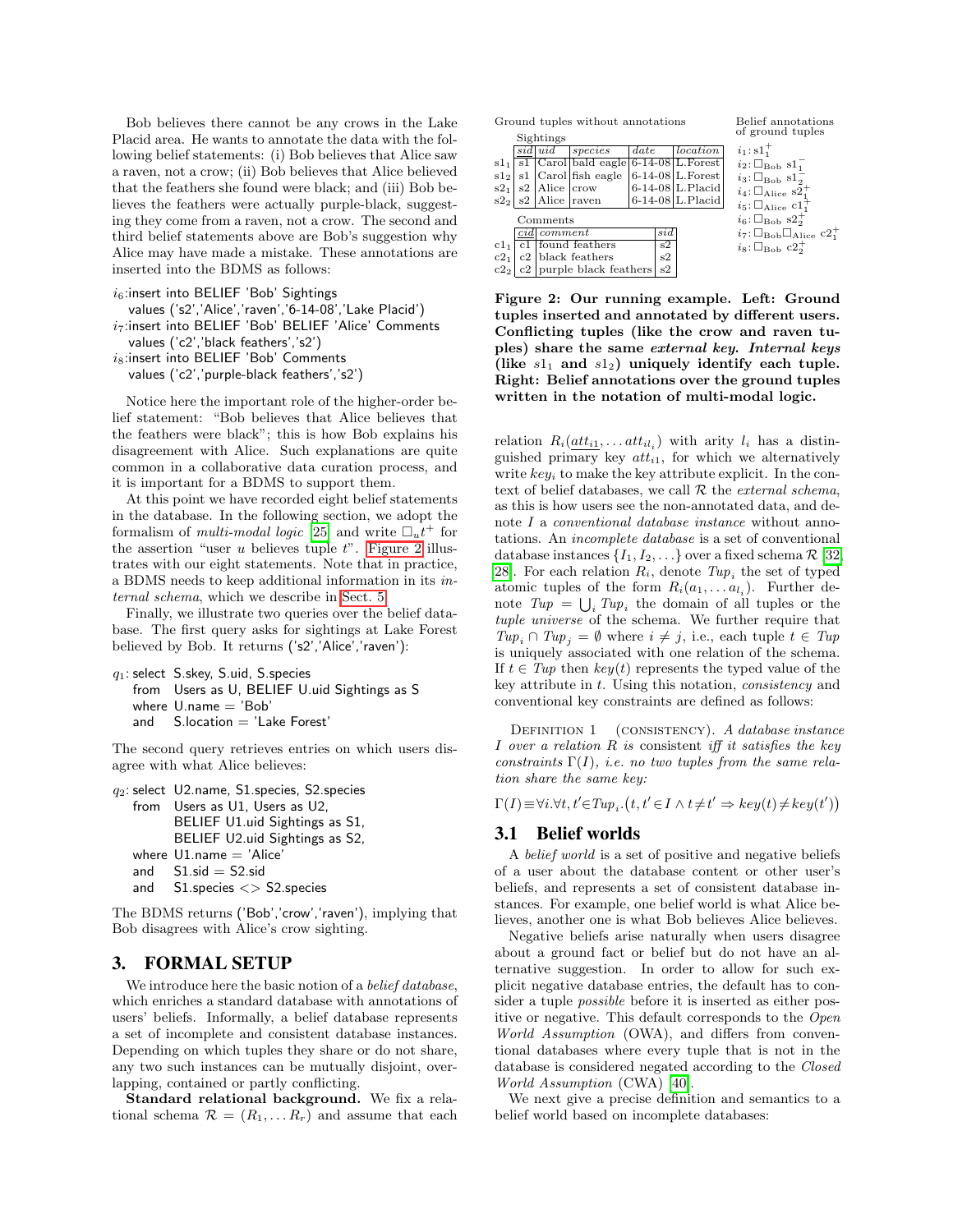DEFINITION 2 (BELIEF WORLD). A belief world is a pair  $W = (I^+, I^-)$ , where both  $I^+$  and  $I^-$  are conventional database instances over the schema R that are, a priori, not required to satisfy the key constraints.

DEFINITION 3 (SEMANTICS OF A BELIEF WORLD). The semantics of a belief world  $W = (I^+, I^-)$  is the incomplete database of instances I over the schema R that contain all tuples from  $I^+$ , contain no tuples from  $I^-$ , and that satisfy the key constraints.

$$
\llbracket W \rrbracket = \{ I \mid I^+ \subseteq I, \ I \cap I^- = \emptyset, \ \Gamma(I) \}
$$

DEFINITION 4 (CONSISTENCY OF A BELIEF WORLD). A belief world W is consistent iff  $\llbracket W \rrbracket \neq \emptyset$ .

PROPOSITION 5 (CONSISTENCY OF A BELIEF WORLD). A belief world W is consistent iff it satisfies the following two constraints:

−

$$
\Gamma_1(W) \equiv \Gamma(I^+)
$$
  

$$
\Gamma_2(W) \equiv \forall t \in I^+ : t \notin I
$$

The above definitions and proposition state that a belief world is represented by two different database instances. Those have to fulfill two constraints in order to represent a consistent set of beliefs:  $\Gamma_1$  is a standard key constraint on  $I^+$ , and  $\Gamma_2$  requires that  $I^+\cap I^-=\emptyset$ .

It is convenient to represent a belief world by combining the two instances  $I^+$  and  $I^-$  into a single table where each tuple has an additional  $sign$  attribute  $s$ whose value is '+' for the tuples in  $I^+$  and '-' for those in  $I^-$ . [Figure 3](#page-3-0) illustrates this with the belief world "Bob believes" from our running example. His version of Sightings has one positive and two negative records. For example, Bob believes that Alice saw a raven (tuple with  $sid = 's2')$ , but he does not believe that Carol saw a 'bald eagle' nor a 'fish eagle' (both tuples share  $sid = 's1'$ , hence refer to the same sighting). This example illustrates why  $I^-$  does not have to satisfy the key constraints: we want to allow a user to disagree with more than one alternative. This is needed, for example, if Alice adds a belief statement  $i<sub>9</sub>$  with the species 'fish eagle' as alternative explanation of Carol's entry  $i_1$ :

$$
i_1: ('s1', 'Carol', 'bald \; eagle', '6-14-08', 'Lake \; Forest')^+
$$

 $i_9 : \square_{\text{Alice}}('s1','\text{Carol}',\text{fish eagle}',\text{'6-14-08}',\text{' Lake Forest}')^+$ 

Here,  $i_1$  and  $i_9$  represent conflicting positive statements. But, in addition, Bob disagrees with both.

We now define positive and negative beliefs formally. Note that they correspond exactly to the concepts of certain and impossible tuples in incomplete databases.

<span id="page-3-2"></span>DEFINITION 6 (POSITIVE AND NEGATIVE BELIEFS). Let W be a belief world. We say that a tuple t is a positive belief for W iff t belongs to all instances in  $\llbracket W \rrbracket$ and write  $W \models t^+$ . We say that a tuple t is a negative belief for W iff t belongs to no instance in  $\llbracket W \rrbracket$  and write  $W \models t^{-}$ :

<span id="page-3-3"></span>
$$
W \models t^+ \quad \text{iff} \quad \forall I \in [W] : t \in I
$$

$$
W \models t^- \quad \text{iff} \quad \forall I \in [W] : t \notin I
$$

|     | Sightings             |                  |      |               |   |                       |   |
|-----|-----------------------|------------------|------|---------------|---|-----------------------|---|
| sid | uid                   | species          | date |               |   | <i>location</i>       | s |
| s1  |                       | Carol bald eagle |      | $6 - 14 - 08$ |   | Lake Forest           |   |
| s1  |                       | Carol fish eagle |      |               |   | $6-14-08$ Lake Forest |   |
| s2  | Alice                 | raven            |      |               |   | 6-14-08 Lake Placid   |   |
|     | Comments              |                  |      |               |   |                       |   |
| cid | comment               |                  |      | sı.d          | s |                       |   |
| c2  | purple black feathers |                  |      | s2            |   |                       |   |
|     |                       |                  |      |               |   |                       |   |

<span id="page-3-0"></span>Figure 3: Belief world "BELIEF Bob" or  $\Box_{\text{Bob}}$  of our running example.

PROPOSITION 7 (POSITIVE AND NEGATIVE BELIEFS). Let t be a tuple in  $Tup_i, i.e.$  it is a typed tuple for relation  $R_i$ . Tuple t is a positive belief for W iff it is in  $I^+$ . It is a negative belief for W iff it is either in  $I^-$ ("stated negative") or if there is another tuple  $t' \in I^+$ from  $Tup_i$  with the same key ("unstated negative"):

$$
W \models t^+ \text{ iff } t \in I^+ W \models t^- \text{ iff } t \in I^- \lor \exists t' \in Tup_i \cdot (t' \in I^+ \land t' \neq t \land key(t') = key(t))
$$

## 3.2 Belief Databases

A belief database is a collection of belief worlds, one for each possible combination of what users believe about the database content or other user's beliefs. We use the notation of multi-modal logic [\[25\]](#page-11-18) to express *belief state*ments. For example, the following statement denotes "Alice believes that Bob believes that tuple  $t$  is false":

<span id="page-3-1"></span>
$$
\Box_{\text{Bob}} \Box_{\text{Alice}} t^{-} \tag{1}
$$

Let  $U$  be a set of users. In practice,  $U$  is a set of user IDs, but we simply take  $U = \{1, \ldots, m\}$ . A belief path is  $w \in U^*$ , denoted as  $w = w_{[1]} \cdots w_{[d]}$ . We further restrict belief paths to be  $\in \hat{U}^*$  with  $\hat{U}^* = \{w \in$  $U^* \mid w_{[i]} \neq w_{[i+1]}$ , i.e. belief paths do not contain the same user ids in successive positions. We define a subpath as  $w_{[i,j]} = w_{[i]} \cdots w_{[j]}$  (defined to be  $\varepsilon$  when  $i > j$ ), a suffix as a subpath with  $w_{[i,d]}$ , where d is the depth or belief path length of  $w$   $(d = |w|)$ , and we define as usual the concatenation of two sequences  $v \cdot w$ . We use  $\Box_w, \Box_{w_{[1,d]}},$  and  $\Box_{w_{[1]}} \cdots \Box_{w_{[d]}}$  as equivalent notations. Hence, [expression \(1\)](#page-3-1) is equal to  $\square_{\text{Bob-Alice}} t^{-}$ .

DEFINITION 8 (BELIEF DATABASE). (1) A belief statement  $\varphi$  is an expression of the form  $\Box_w$   $t^s$  where  $w \in \hat{U}^*$  is a belief path, t is a ground tuple from the tuple universe, and  $s \in \{'+', '-''\}$  is a sign.

 $(2)$  A belief database D is a set of belief statements.

 $(3)$  Given a belief database D and a belief path w. The explicit belief world at w is  $D_w = (I_w^+, I_w^-)$  with:

$$
I_w^+ = \{t \mid \Box_w t^+ \in D\}
$$
  

$$
I_w^- = \{t \mid \Box_w t^- \in D\}
$$

(4) A belief database D is consistent iff  $D_w$  is consistent for all  $w \in \hat{U}^*$ .

[Figure 2](#page-2-1) illustrates the belief database from our running example with eight belief statements. The explicit belief worlds for "Bob believes" and for "Bob believes that Alice believes" are:

$$
D_{\text{Bob}} = (\{s2_2, c2_2\}, \{s1_1, s1_2\})
$$
  

$$
D_{\text{Bob-Alice}} = (\{c2_1\}, \emptyset)
$$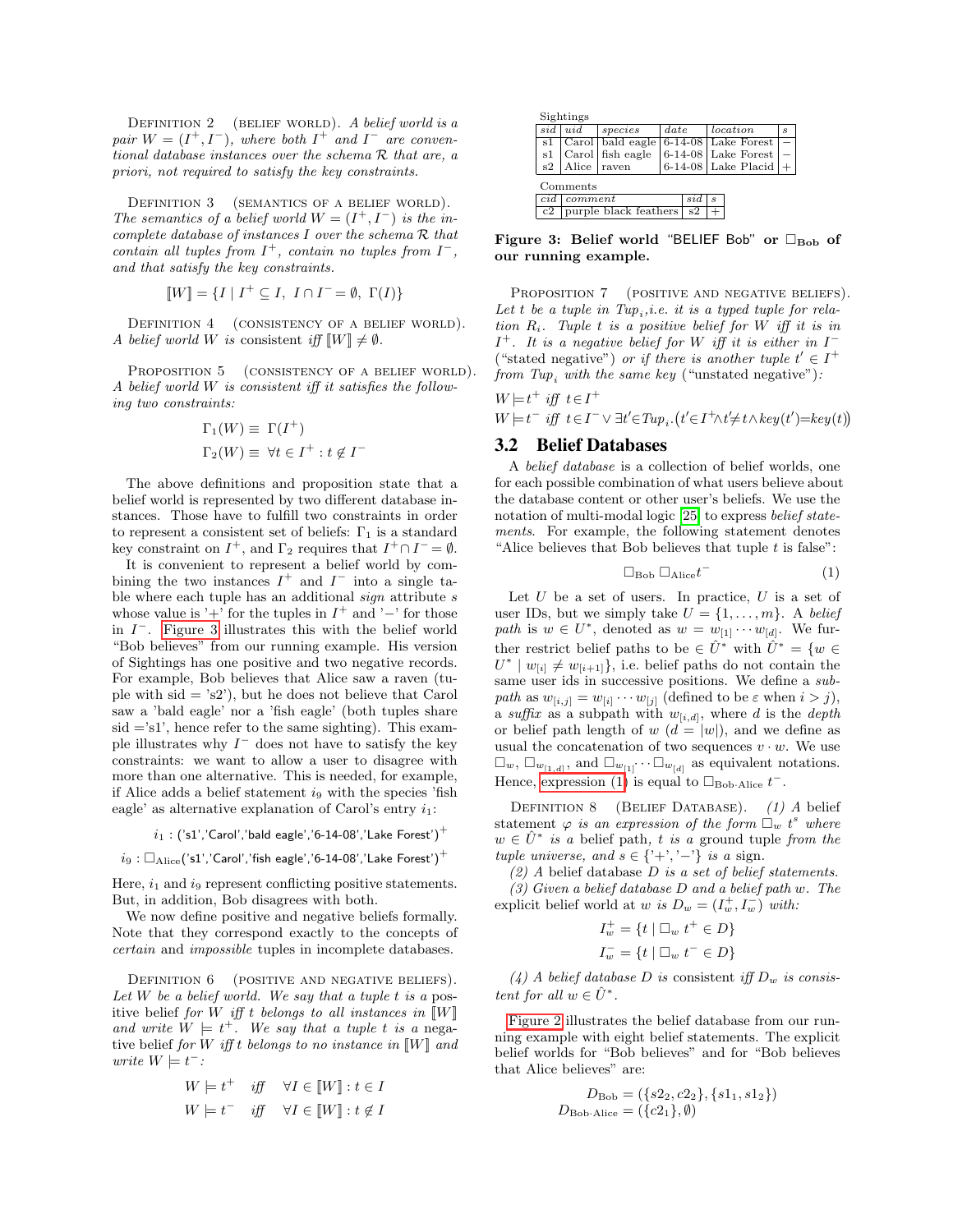Continuing this example, lets examine what happens if a new user Dora joins the discussion. Initially there are no belief statements for Dora. In this case, the system needs to assume by default that Dora believes everything that is stated explicitly in the database. If we didn't do so, then we would force Dora to insert explicitly all tuples she agrees with, which are arguably the majority of the tuples in the database. Thus, by  $de$ fault, we assume that a user believes every belief statement that is in the database, unless stated otherwise. Dora may later update her belief and disagree explicitly with some tuples; the *default rule* only applies to tuples about which Dora has not expressed explicit disagreement by inserting either a negative belief or a positive belief with the same key but different attributes. For example, when user 1 inserts a belief statement  $\square_1$  t, user 2 will believe by default that user 1 believes what he states, i.e.  $\square_{2\cdot1}$  t, but not necessarily the fact itself, i.e.  $\Box$ <sub>2</sub> t. We call this default rule the *message board* assumption in analogy to discussion boards where users state and exchange their opinions about facts and each other beliefs. We define this formally next.

<span id="page-4-0"></span>DEFINITION 9 (IMPLICIT BELIEFS). Given a belief database D, define the following sequence  $D^{(i)}$ :

$$
D^{(0)} = D
$$
  

$$
D^{(d+1)} = D^{(d)} \cup \{\Box_i \varphi \mid \varphi \in D^{(d)}, i \in U,
$$
  

$$
D^{(d)} \cup \{\Box_i \varphi\} \text{ is consistent}\}
$$

DEFINITION 10 (THEORY). The closure of  $D^{(i)}$  is  $\bar{D} = \bigcup_{d \geq 0} D^{(d)}$ . We call the set  $\bar{D}$  the theory of D.

The (infinite) belief database  $\bar{D}$  captures our intended semantics: it contains all belief statements explicitly asserted in  $D$  together with all statements that follow  $im$ plicitly, except if they were explicitly contradicted.

LEMMA 11. If D is consistent, then  $\bar{D}$  is consistent.

We give now the formal semantics of a belief database, by defining the entailment relationship  $D \models \varphi$ .

<span id="page-4-1"></span>DEFINITION 12 (SEMANTICS OF A BELIEF DATABASE). A belief database D entails a belief statement  $\varphi$ , in notation  $D \models \varphi$ , if  $\varphi \in \overline{D}$ .

We illustrate with our running example [\(Fig. 2\)](#page-2-1). After Carol inserted her statement  $(i_1: s_1^+)$ , Alice and Bob believe the bald eagle sighting by default  $(D \models \Box_{\text{Alice}} s_1^+)$ . Bob, however, does not want to believe this sighting and explicitly states his disagreement  $(i_2: \Box_{\text{Bob}} s_1^-)$ . While he does not believe it himself, he still believes that Alice believes this sighting  $(D \models \Box_{\text{Bob-Alice}} s_1^+).$ 

## 3.3 Queries over Belief Databases

<span id="page-4-2"></span>We now introduce our language for querying belief databases which consists of conjunctive queries extended with belief annotations. We call these *Belief Conjunc*tive Queries (BCQ) and adopt a compact, Datalog-like syntax that combines elements from multi-modal logic.

DEFINITION 13 (BCQ SYNTAX). A belief conjunctive query is an expression of the form

$$
q(\bar{x}) : -\Box_{\bar{w}_1} R_1^{s_1}(\bar{x}_1), \ldots, \Box_{\bar{w}_g} R_g^{s_g}(\bar{x}_g) ,
$$

consisting of a query head  $q(\bar{x})$  and g belief atoms or modal subgoals forming the query body. Each modal  $subgoal \Box_{\bar{w}_i} R_i^{s_i}(\bar{x}_i)$  comprises a belief path  $\bar{w}_i$ , a sign  $s_i$ , and a relational atom  $R_i(\bar{x}_i)$  with relational tuples  $\bar{x}_i$ .

We call a modal subgoal  $\Box_{\bar{w}} R^s(\bar{x})$  positive if  $s = '+'$ , and negative if  $s = '−'$ . We write  $\bar{x}$  and  $\bar{w}$  for tuples and belief paths. They can contain both variables and constants. We write  $var(\bar{w})$  and  $var(\bar{x})$  to denote the variables of  $\bar{w}$  and  $\bar{x}$ . We also allow *arithmetic predicates* in the query body, using standard operators  $\neq, \leq, >$ ,  $\leq$ , and  $\geq$ . A variable occurrence in a belief path or a positive relational atom is called a positive occurrence. A query is safe if every variable has at least one positive occurrence. We assume all queries to be safe.

We define next the semantics of a query. We write below  $D \models \varphi_1, \ldots, \varphi_g$  for  $\bigwedge_i (D \models \varphi_i)$ , where  $\varphi_1, \ldots, \varphi_g$ are belief statements.

DEFINITION 14 (BCQ SEMANTICS). Let q be a query with head variables  $\bar{x}$  and body variables  $\Phi$ . The answer to q on a belief database D is the following set of tuples over the set of constants in the attribute domains:

 $\{\theta(\bar{x}) \mid \theta : var(\Phi) \mapsto const, D \models \theta(\Phi)\}\$ 

In other words, for every valuation  $\theta$  that maps variables to constants in the attribute domains, consider the formula  $\theta(\Phi)$ , which is of the form  $\varphi_1, \ldots, \varphi_g$  (one belief statement for each subgoal): if D entails  $\theta(\Phi)$ , then we return the tuple  $\theta(\bar{x})$ . Recall that a belief world can entail positive and negative beliefs [\(Def. 6\)](#page-3-2). Depending on its sign s and its belief path  $\bar{w}$ , each subgoal represents positive or negative beliefs of one or more belief worlds. A BCQ then asks for constants in relational tuples and belief paths that imply positive beliefs in positive subgoals, and negative beliefs in negative subgoals.

EXAMPLE 15. Using  $S$  for the relation Sightings, the following query returns all users x who disagree with any of Alice's beliefs, i.e. who have a negative belief about some tuple  $(y, z, u, v, w)$ , which is a positive belief for Alice at the same time.

$$
q_3(x) \,:\, \square_x S^-(y,z,u,v,w), \square_{\text{Alice}} S^+(y,z,u,v,w)
$$

#### 3.4 Discussion

Default rules like our message board assumption are studied in *default logics*. In our presentation, we avoided introducing default logics, non-monotonic reasoning, and stable model semantics, and opted for a simpler definition. Yet, an alternative formulation of our message board assumption can be given using Reiter's default logic [\[41\]](#page-11-22): The set of formulas  $\bar{D}$  that we define in [Def. 9](#page-4-0) is provably equal to the provably unique stable model for D under the default rule [\[22\]](#page-11-23):

$$
d_s = \frac{\varphi : \Box_i \varphi}{\Box_i \varphi}
$$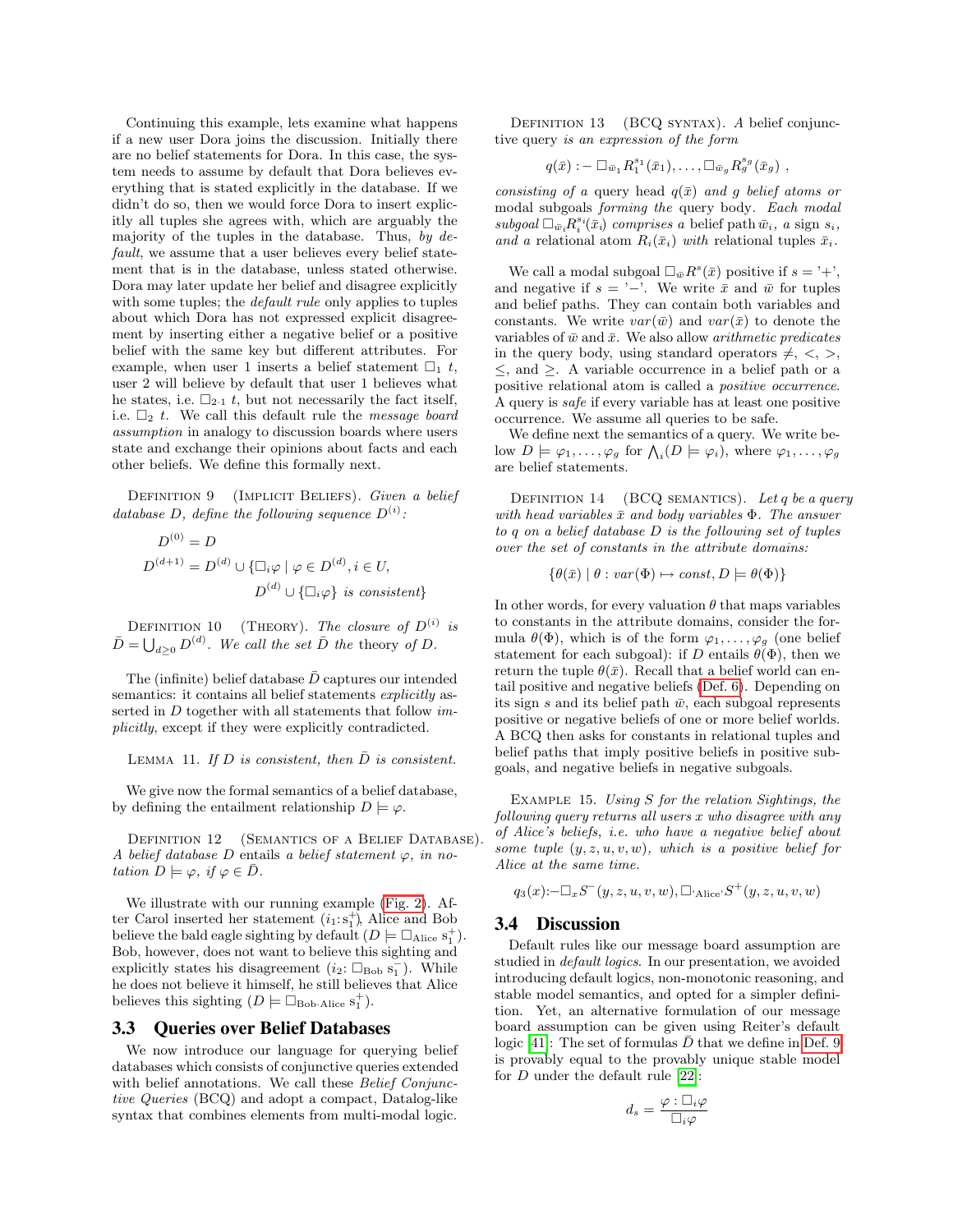Designing an appropriate data and query model for belief databases requires a fine tradeoff between tractability and expressiveness. Reasoning in modal logics can quickly become intractable [\[26\]](#page-11-24). This applies, in particular, to fragments that include possibility in addition to certainty and impossibility (positive or negative beliefs). In the notation of modal logics, we allow statements of the form  $\Box_{\text{Alice}} t$  and  $\Box_{\text{Alice}} \neg t$  (Alice believes that t is necessary or impossible). Complexity would considerable increase by allowing negations before the modal operators, e.g.  $\neg \Box_{\text{Alice}} t$  (Alice does not believe that t is necessary), which is equal to  $\Diamond_{\text{Alice}} \neg t$  (Alice believes that  $\neg t$  is possible). In our fragment of modal logics, we allow negations only on ground facts, noting that this is sufficient to express conflicts.

The general approach for defining semantics in modal logic is through axioms and Kripke structures [\[20,](#page-11-16) [25\]](#page-11-18). Every concrete logic consists of a class of axioms and considers formulas that are logical consequences from these axioms, where entailment is defined in terms of Kripke structures. Often, axioms can be removed by restricting the class of Kripke structures. For example, the axioms in K5 are equivalent to restricting Kripke structures to have accessibility relations that are symmetric and transitive. We have chosen to define the semantics of a belief database without the aid of axioms and Kripke structures, because we felt it is simpler for our setting. On the other hand, our definition does not lead to an obvious query evaluation procedure. To derive such a procedure we introduce a particular Kripke structure next, and show that it defines a semantics that is equivalent to that in [Def. 12.](#page-4-1)

## <span id="page-5-0"></span>4. CANONICAL KRIPKE STRUCTURE

We review here Kripke structures [\[25\]](#page-11-18), then define our canonical Kripke structure that captures precisely the semantics of belief databases [\(Def. 12\)](#page-4-1).

A rooted Kripke structure is  $K = (V,(W_v)_{v \in V}, (E_i)_{i \in U}, v_0)$ where:

- $\bullet$  *V* is a finite set called *states*,
- $W_v = (I_v^+, I_v^-)$  is a *belief world* associated with each state  $v \in V$ ,
- $E_i \subseteq V \times V$  is a set of *edges* or accessibility relations associated with each user  $i \in U$ ,
- $v_0 \in V$  is the *root* of the Kripke structure.

Given a rooted Kripke structure  $K$  and a state  $v$ , the entailment relationship  $(K, v) \models \varphi$  is defined recursively as:

$$
(K, v) \models t^+ \quad \text{if } W_v \models t^+ \quad (\text{Def. 6})
$$
  

$$
(K, v) \models t^- \quad \text{if } W_v \models t^- \quad (\text{Def. 6})
$$
  

$$
(K, v) \models \Box_i \varphi \quad \text{if } \forall (v, v') \in E_i.(K, v') \models \varphi
$$

We write  $K \models \varphi$  if  $(K, v_0) \models \varphi$ .

We illustrate with the Kripke structure of [Fig. 4.](#page-5-1) There are four states  $\#0, \ldots, \#3$  with the root  $\#0$ . Consider the belief world at state  $\#2$ ,  $W_{\#2} = (I_{\#2}^+, I_{\#2}^-).$  $I_{\#2}^+$  consists of the tuples  $s2_2, c2_2$  and  $I_{\#2}^-$  of the tuples  $s1_1, s1_2$ . We therefore have  $(K, \#2) \models s2_2$ . As all edges labeled 2 from the root lead to the state  $#2$ , we further have  $K \models \Box_2$  s2<sub>2</sub>. In the following, we use interchange-



<span id="page-5-1"></span>Figure 4: The canonical Kripke structure for our running example.

ably the notions of *world id* (e.g.  $\#3$ ) or *belief path* (e.g.  $w = 2 \cdot 1$ , and those of state or world.

Consider a belief database D. We define the support states as the set of all belief paths w for which D contains a belief statement over  $w$ , and the *states* as the set of all their prefixes:

$$
Supp(D) = \{w \in \hat{U}^* \mid D_w \neq (\emptyset, \emptyset)\}
$$
  

$$
States(D) = \{w \in \hat{U}^* \mid \exists u \in U^* : w \cdot u \in Supp(D)\}
$$

For any  $w \in \hat{U}^*$ , we define the *suffix states* as all the suffixes of w that are in  $States(D)$ , and the *deepest suffix* state (dss) as the suffix state with the longest belief path:

$$
SuffixStates(w) = \{v \in States(D) \mid \exists u \in U^* : u \cdot v = w\}
$$

$$
dss(w) = max-arg_v\{|v| \mid v \in SuffixStates(w)\}
$$

We can now define formally the canonical Kripke structure for a belief database D:

DEFINITION 16 (CANONICAL KRIPKE STRUCTURE). Let D be a belief database, and denote  $V = \text{States}(D)$ . The canonical Kripke structure is  $K(D) = (V, (\bar{D}_v)_{v \in V},$  $(E_i)_{i \in U}, \varepsilon$ , with edges defined as:

$$
E_i = \{(w, dss(w \cdot i)) \mid w \in \text{States}(D), w \cdot i \in \hat{U}^*\}
$$

We describe informally the canonical Kripke structure for  $D$ . Start with all the belief paths  $w$  that are mentioned in some belief statement in D: these form the support states. Take all their prefixes: these form all states of  $K(D)$ . Next, for each state v, compute the belief world  $\bar{D}_v$ : this is the belief world for v in the closure of D. Although the closure  $\bar{D}$  is an infinite object, the set  $\bar{D}_v$  is contained in  $D^{(d)}$  where  $d = |v|$ . Thus, in order to compute  $\bar{D}_v$  it suffices to compute  $D^{(d)}$  through a finite process, then take  $\bar{D}_v = D_v^{(d)}$ . Finally, edges labelled i in  $K(D)$  go "forward" from a state w to state  $w \cdot i$  if the latter exists. Otherwise they go "back" to the state with the longest belief path that is a suffix of the desired, but missing state  $w \cdot i$ . That means, edges labelled *i* always go from a state w to  $dss(w \cdot i)$ .

We prove the following theorem in the full version of this paper [\[22\]](#page-11-23):

THEOREM 17 (CANONICAL KRIPKE STRUCTURE). (1) For any belief statement  $\varphi$ ,  $D \models \varphi$  iff  $K(D) \models \varphi$ . (2)  $K(D)$  can be computed in time  $O(m^d n)$ , where n is the size of the belief database D, m the number of users and d is the maximum depth of any belief path in D.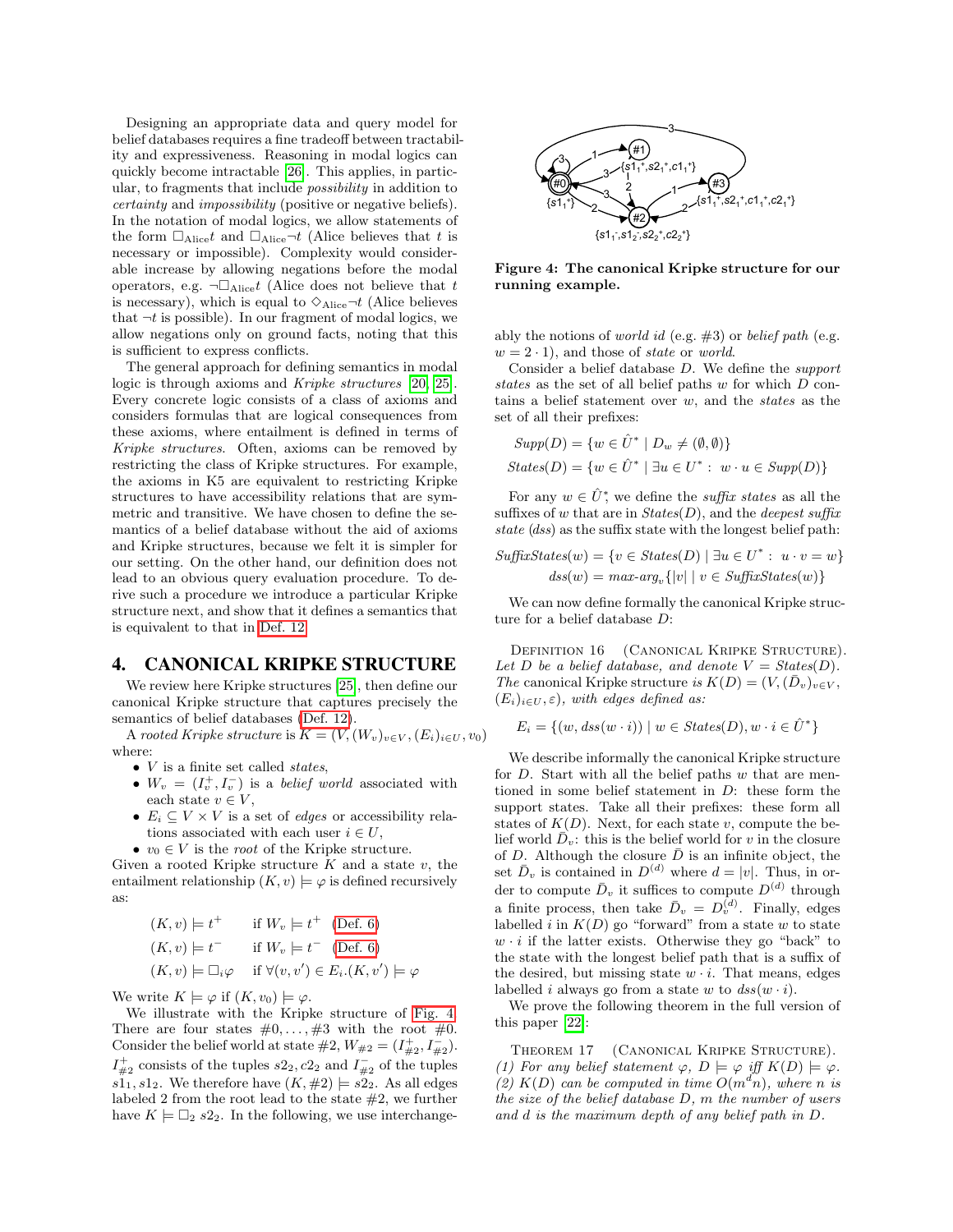

<span id="page-6-1"></span>Figure 5: Relational representation of the canonical Kripke structure for our running example.

Note that  $K(D)$  encodes an infinite number of belief worlds with a finite number of states. This provides the basis for our query evaluation approach: given a belief database D, compute its canonical Kripke structure  $K(D)$ , then evaluate queries over  $K(D)$ . We address the latter step in the next section.

## <span id="page-6-0"></span>5. TRANSLATION

This section covers the representation of belief databases in the standard relational model. In particular, we give (1) the representation of the canonical Kripke structure, (2) the translation of belief conjunctive queries over this representation, and (3) updates of a database.

#### 5.1 The relational representation

The relational representation uses an internal schema  $\mathcal{R}^* = (R_1^*, \dots R_r^*, U, V_1, \dots V_r, E, D, S)$ . Recall that the first attribute of each content relation  $R_i(\overline{att}_i)$  contains the *external key* attribute  $key_i$  of that relation. Each relation  $R_i$  is represented by an internal relation  $R_i^*$ with one additional attribute tid and the relation obeying the functional dependency  $tid \rightarrow Attr(R_i)$ . The internal key constraint is only on this surrogate key:  $R_i^*(\underline{tid}, key_i, att_{i2}, \ldots, att_{l_i})$ . In addition, the internal schema includes: a user relation  $U$  with user ids and optional user attributes; r valuation relations  $V_i$ , one for each  $R_i$ , recording tuples, their keys, signs and whether they are explicit or implicit in each belief world (explicit means explicitly annotated in contrast to implicitly inferred by the default assumption); an edge relation  $E$  containing the accessibility relations between worlds for each user; a depth relation  $D$  recording the nesting depth of each world id; and a suffix relation  $S$  recording the deepest suffix state for each world. Relations D and S record information that is used during updates of the database.

The representation of the canonical Kripke structure is then straight forward: For each world  $w \in \text{States}(D)$ we create a unique world identifier  $wid(w)$  and insert it into relation  $D$  together with its nesting depth:

$$
D(wid(w), |w|)
$$

Analogously, create one entry in relation S that records the deepest suffix state for each world:

$$
S(wid(w), wid(dss(w)))
$$

Each tuple  $R_i(k, x_2, \ldots, x_{l_i})$  of any world is inserted as

$$
R_i^*(t,k,x_2,\ldots,x_{l_i})\ ,
$$

where t is its unique internal key. Note that  $R_i^*$  gathers tuples from  $R_i$  of all worlds. All worlds in which  $t$ appears are recorded in the valuation relation  $V_i$  as

$$
V_i(wid(w), t, k, s, e) ,
$$

where s is its sign '+' if positive or ' $-$ ' if negative, and e is 'y' or 'n' depending on whether the tuple is explicit or not in the particular world. This attribute indirectly records the "provenance" for each tuple in a world (explicitly asserted or implicitly inferred by the message board assumption) and is needed during updates; it implicitly tracks the origin world of an implicit tuple and allows to determine precedence in case of updates with inconsistent values. The external key  $k$  is included in the valuation relations in order to detect conflicts between different belief worlds by merely inspecting the valuation relations and, thereby, to increase efficiency during updates. Finally, for each  $(u, v) \in E_i$ , insert an entry into relation E:

#### $E(u, j, v)$

[Figure 5](#page-6-1) shows the representation of our running example. Attributes wid stand for world id, tid for tuple id, uid for user id, s for sign, e for explicitness, and d for nesting depth.

#### 5.2 Query translation

We next describe the translation of any belief conjunctive query into non-recursive Datalog over the internal schema: The translation first creates one temporary tables for each subgoal and then creates one query over these tables [\(Algorithm 1\)](#page-7-0).

Recall that a BCQ consists of  $g$  positive or negative modal subgoals and optional additional arithmetic atoms [\(Def. 13\)](#page-4-2). Conceptually, each positive subgoal represents a subquery for positive beliefs, and each negative subgoal for negative beliefs. A belief conjunctive query then asks for constants in relational tuples and belief paths that imply positive beliefs in positive subgoals, and negative beliefs in negative subgoals. Also recall from [Prop. 7](#page-3-3) that a negative belief can be either stated negative, i.e. due to an explicitly stated negative belief  $t^-$ , or unstated negative, i.e. due to an explicitly stated positive belief  $t^{+}$ , where tuple t' has the same key as  $t$ . Both of these cases have to be considered during query translation, which makes the translation for negative subgoals more complex, requiring nested disjunctions with negation. Also note that a negative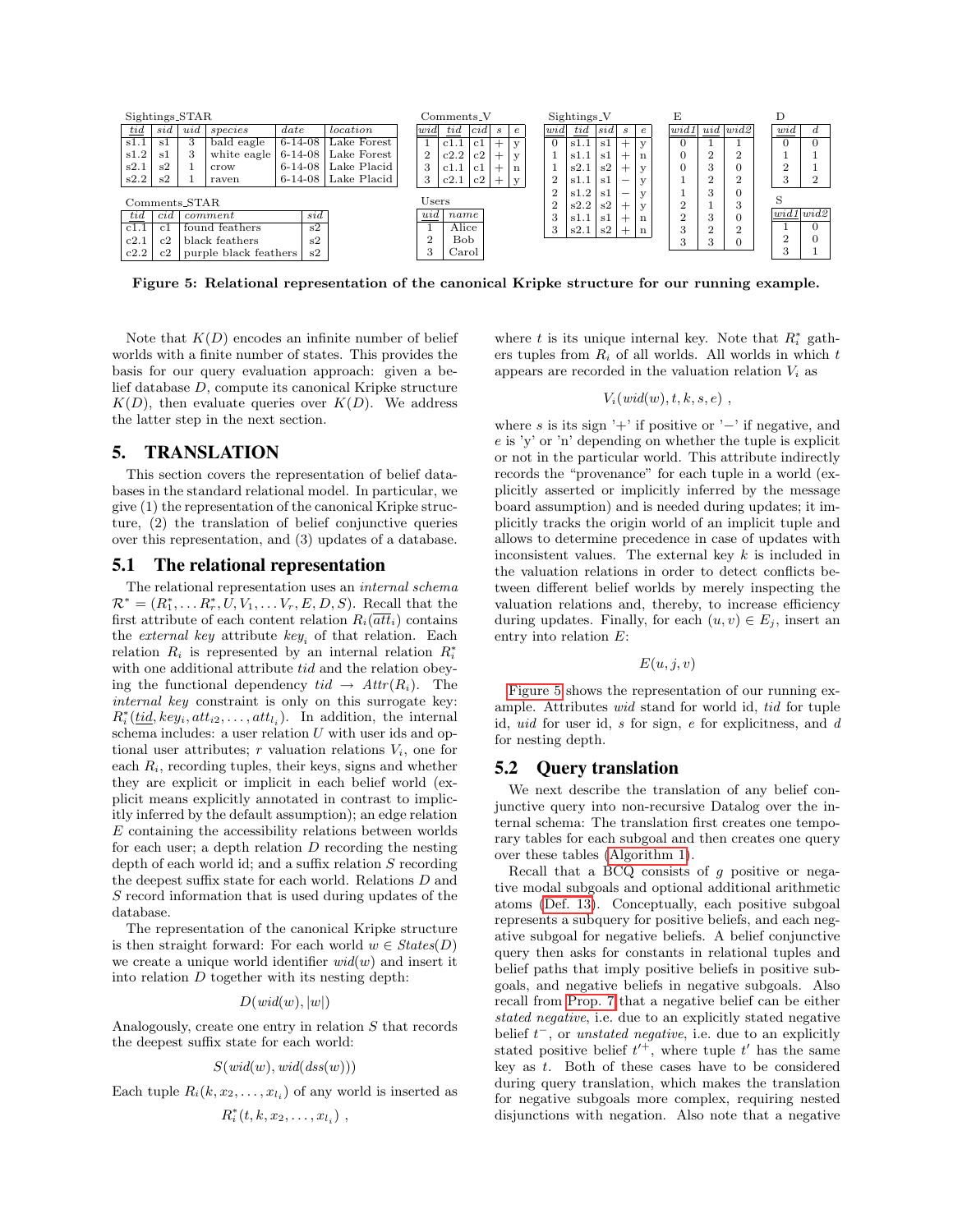Algorithm 1: Translation of any BCQ over the canonical belief representation.

**Input**: BCQ  $q(\bar{x}) := \Box_{\bar{w}_1} R_1^{s_1}(\bar{x}_1), \ldots, \Box_{\bar{w}_g} R_g^{s_g}(\bar{x}_g)$ **Output:** Translated query  $\overline{Q}(\overline{x})$  over temporary tables

- <span id="page-7-1"></span>1 Check safety of query:  $\forall \alpha \in var(q) : \alpha \in (\bigcup_i var(\bar{w}_i)) \cup (\bigcup_{i.(s_i = '+')} var(\bar{x}_i))$
- <span id="page-7-2"></span>2 For each subgoal i, create a temporary table  $T_i$ :  $T_i(\bar{w}_i, \bar{x}, s)$ :− $E^*(0, \bar{w}_i, z)$ ,  $V(z, t, \bar{ }, s, \bar{ }, )$ ,  $R_i^*(t, \bar{x})$
- <span id="page-7-3"></span>3 Compose the final query with one temporary table  $T_i$  and one condition  $C_i$  for each subgoal  $i \dots$  $q(\bar{x}) := T_1(\bar{w}_{t1}, \bar{x}_{t1}, s_{t1}), \ldots, T_g(\bar{w}_{tg}, \bar{x}_{tg}, s_{tg}), C_1, \ldots, C_g$
- <span id="page-7-4"></span>4 ... where conditions for positive subgoals are:

 $C_i = (\bigwedge_{j:1-d_i} \bar{w}_{ti[j]} = \bar{w}_{i[j]}), s_{ti} = 1,$  $\bigwedge_{j:1-l_i} \bar{x}_{ti[j]} = \bar{x}_{i[j]},$ 5 ... and conditions for negative subgoals are:

<span id="page-7-5"></span> $C_i = (\bigwedge_{j:1-d_i} \bar{w}_{ti[j]} = \bar{w}_{i[j]}), \bar{x}_{ti[1]} = \bar{x}_{i[1]},$  $((s_{ti} = 0, \bigwedge_{j:2-l_i} \bar{x}_{ti[2,j]} = \bar{x}_{i,[2,j]})$  $\vee (s_{ti} = 1, \bigvee_{j:2-l_i} \bar{x}_{ti[2,j]} \neq \bar{x}_{i[2,j]})),$ 

subgoal alone is unsafe, since a single positive tuple in a belief world implies negative beliefs for all tuples from the same tuple universe with the same key.

The algorithm first verifies safety: each variable of the query has to appear in a belief path or the relational tuples of a positive subgoal [\(1\)](#page-7-1). It then creates, for  $\text{each subgoal } \Box_{\bar{w}_i} R_i^{s_i}(\bar{x}_i)$ , a temporary table  $T_i$  [\(2\)](#page-7-2), with  $E^*(y, \bar{w}, z)$  being a notational shortcut for

$$
E^*(y, \bar{w}, z) \stackrel{\text{def}}{=} E(y, \bar{w}_{[1]}, z_1), \dots, E(z_{d-1}, \bar{w}_{[d]}, z) ,
$$

with  $z \stackrel{\text{def}}{=} y$  for  $w = \varepsilon$  This table has arity  $l_i + d_i + 1$ and includes all stated tuples for all worlds with belief path  $\bar{w}$ . Recall that  $\bar{w}$  can have both constants and variable, so that an intermediate table can encode the valuations for more than one belief world. Note that we cannot perform arbitrary selections and projections for negative subgoals at this point, even if  $\bar{x}$  includes constants. Any positive tuple can lead to another tuple being impossible that may actually be required to be joined with another positive or negative subgoal.

The final query [\(3\)](#page-7-3) then combines those tables as follows: For positive subgoals, it choses positive stated tuples  $(s = 1)$ , and choses constants or joins to other subgoals [\(4\)](#page-7-4). For negative subgoals [\(5\)](#page-7-5), it distinguishes the case of stated impossible tuples, i.e.  $s = 0$ , and unstated impossible tuples, i.e. positive tuples with  $s = 1$ that share the key to at least another certain tuple in another positive subgoal. Arithmetic predicates are simply added as additional condition to the translated query.

<span id="page-7-0"></span>The following example illustrates this translation.

EXAMPLE 18. Assume a relation  $R(sample, category,$ origin) that classifies empirical samples into a number of categories and records their origin. Consider a query for disputed samples, i.e. samples x for which at least two users y and z disagree on its category or origin:

$$
q(x, y, z) : - \Box_y R^+(x, u, v), \Box_z R^-(x, u, v)
$$

The query written in BeliefSQL is:

| select | R1.sample, U1.name, U2.name  |
|--------|------------------------------|
| from   | Users as U1, Users as U2     |
|        | BELIEF U1.uid R as R1.       |
|        | BELIEF U2.uid not R as R2.   |
| where  | $R1$ .sample = $R2$ .sample  |
| and    | $R1$ .category = R2.category |
| and    | $R1.$ origin = R2.origin     |

The translation over the canonical belief representation first creates two intermediate tables:

$$
T_1(y, x, u, v, s) := E(0, y, z_1), V(z_1, t, x, s), R^*(t, \alpha, u, v)
$$
  

$$
T_2(z, x, u, v, s) := E(0, z, z_1), V(z_1, t, x, s), R^*(t, \alpha, u, v)
$$

The final query then combines those two tables

$$
Q(x, y, z) := T_1(y, x, u, v, ' + '), T_2(z, x, u_2, v_2, s_2),
$$
  

$$
(s_2 = ' - ' \land u_2 = u \land v_2 = v) \lor (s_2 = ' + ' \land (u_2 \neq u \lor v_2 \neq v))
$$

## 5.3 Updates

Updates on a belief database consist of several smaller, often conditional operations; those operations often incorporate the result of non-recursive queries extended with a max-operator over the existing data. As a compact notation for these updates, we write in the following  $\triangle R$  and  $\nabla R$  to refer to a set of tuples that are inserted into or deleted from R:

$$
R^{\text{new}} = (R^{\text{old}} - \nabla R) \cup \triangle R
$$

We again use the letter  $T$  for temporary tables, and use expressions of the form  $\exists (-, \_, z) \in T$  as notational shortcut for  $\exists x, y.(x, y, z) \in T$ . In order to specifically refer to keys, we write  $R(k, \bar{x}')$  for relational tuples, where  $\bar{x}'$ refers to  $\bar{x}_{[2,l]}$  in  $R(\underline{k}, x_2, \ldots, x_l)$ .

Data inserts. Assume a desired insert  $\Box_w R^s(k, \bar{x}'),$ i.e. we want to insert a tuple  $R(k, \bar{x}')$  with sign s into world w. Such an insert first has to assure that the world w already exists before the tuple can be inserted. [Algorithm 2](#page-7-6) (idWorld) does so by verifying that the path w from the root leads to a world at depth  $d = |w|(1)$  $d = |w|(1)$ . If not, it recursively verifies that its parent node exists [\(3\)](#page-8-1). Note that complexitywise, this recursion can be unfolded as it happens a maximum of  $d$  times. id-World then creates a new world id and applies necessary operations on the canonical model [\(4-](#page-8-2) [7\)](#page-8-3). One such operation finds the deepest suffix state (dss) of a world [\(Algorithm 3\)](#page-7-7). This procedure needs the max-operator. The back link to the  $dss(w)$  is stored in relation  $S(8)$  $S(8)$ . After creating a new world, idWorld inserts all tuples from  $dss(w)$  as implicit tuples [\(9\)](#page-8-5).

<span id="page-7-7"></span><span id="page-7-6"></span>Given the world id x of w, insertTuple [\(Algorithm 4\)](#page-8-6) first verifies if the tuple  $(0, k, \bar{x}')$  already exists in  $R^*$ ; if not, it creates a new entry [\(1\)](#page-8-7). It then inserts the tuple into world  $w$  only if this update is consistent with existing explicit beliefs [\(5\)](#page-8-8). If inserted, insertTuple also has to verify possible updates in all dependent worlds of  $w(8)$  $w(8)$ . Dependent worlds are those for which x is a suffix state. In order of increasing depth, it verifies for each dependent world  $z(9)$  $z(9)$  that an update has no explicit conflict in  $z(12)$  $z(12)$  and no conflict in the dss of  $z(14)$  $z(14)$ . If there are no such conflicts, the tuple gets inserted and overwrites any existing implicit conflicting beliefs.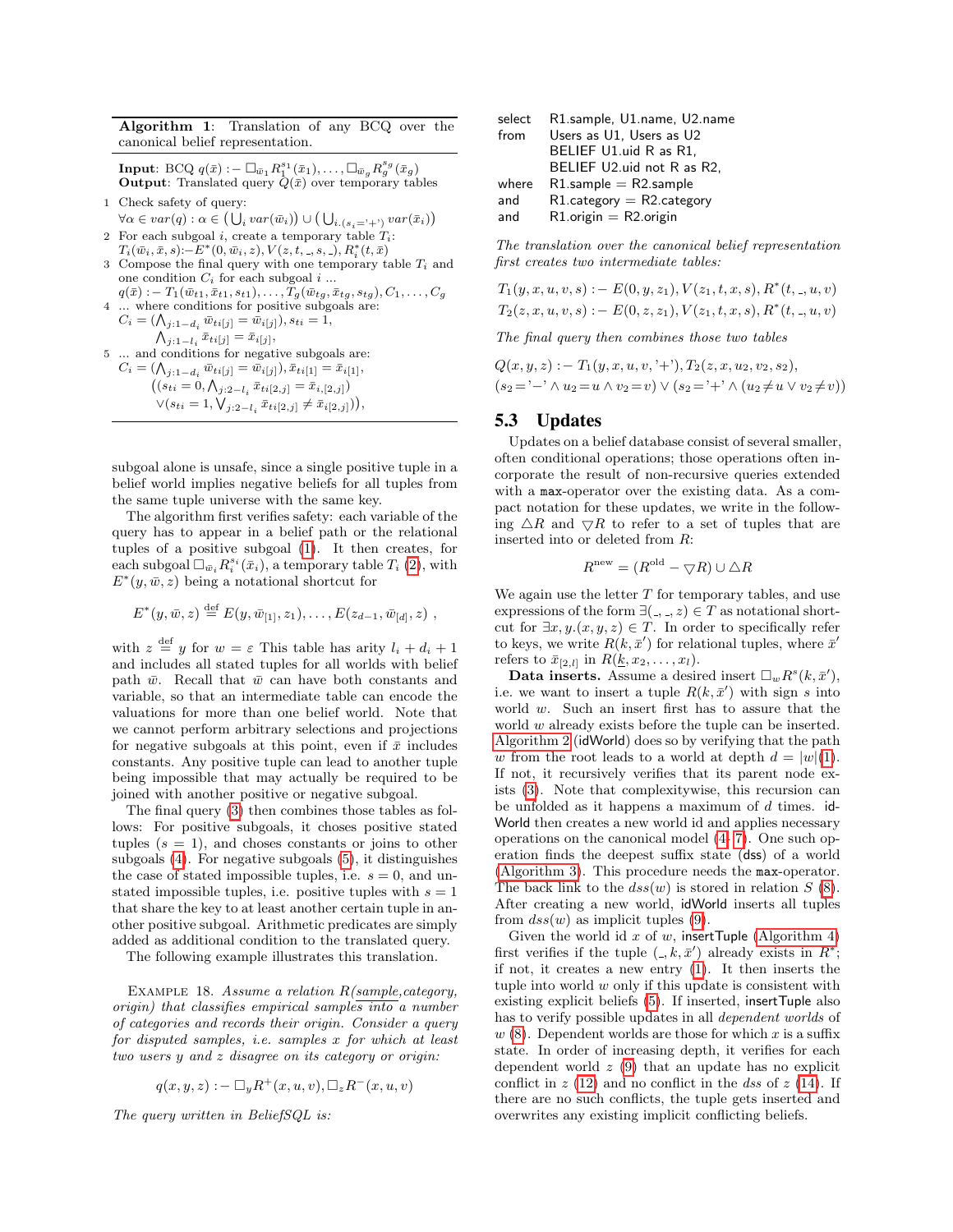Algorithm 2: (idWorld) Returns the identifier  $x$  of a exist yet.

<span id="page-8-2"></span><span id="page-8-1"></span><span id="page-8-0"></span>

|  | world w. Creates new world if it does not exist yet                                                                                                                                                                                                                     |
|--|-------------------------------------------------------------------------------------------------------------------------------------------------------------------------------------------------------------------------------------------------------------------------|
|  | <b>Input:</b> World belief path $w$<br><b>Output:</b> World id $x = \text{wid}(w)$                                                                                                                                                                                      |
|  | 1 Define $d =  w $ ; check that depth of x is d:<br>$T(x) - E^*(0, w, x), D(x, d)$                                                                                                                                                                                      |
|  | 2 if $T$ is empty then                                                                                                                                                                                                                                                  |
|  |                                                                                                                                                                                                                                                                         |
|  | $\begin{array}{ll} 3 & \left  \begin{array}{ll} \text{Get the parent id:} \\ x' = \text{idWorld}(w_{[1,d-1]}) \end{array} \right. \end{array}$                                                                                                                          |
|  | 4 Create a new id x for w and a new entry in $D$ :                                                                                                                                                                                                                      |
|  |                                                                                                                                                                                                                                                                         |
|  |                                                                                                                                                                                                                                                                         |
|  | 5<br>$\overline{\bigvee_{\text{red}}^{L}(x, d)}$<br>Redirect the $w_{[d]}$ -edge from $x'$ to $x$ :<br>$\overline{\bigvee_{\text{red}} E(x', w_{[d]}, \cdot), \triangle E(x', w_{[d]}, x)}$<br>$\overline{\bigvee_{\text{red}} E(x', w_{[d]}, \cdot), \text{create a}}$ |
|  | 6 For all users u except $w_{[d]}$ , create a u-edge from x to<br>the deepest suffix state of $w \cdot u$ :                                                                                                                                                             |
|  |                                                                                                                                                                                                                                                                         |
|  | $\triangle E(x, u, \text{dss}(w \cdot u))$ : $-U(u, )$ , $u \neq w_{[d]}$                                                                                                                                                                                               |
|  |                                                                                                                                                                                                                                                                         |
|  | For all worlds $v \cdot w_{[1,d-1]}$ for which w is the deepest<br>suffix state, update the $w_d$ -edge:                                                                                                                                                                |
|  |                                                                                                                                                                                                                                                                         |

<span id="page-8-3"></span>

| $\big  \ \bigtriangledown E(y,w_{[d]},\_)\mathbin{\raisebox{.3pt}{:}\!=} E^*(v,w_{[1,d-1]},y), D(y,r), r\geq d,$ |
|------------------------------------------------------------------------------------------------------------------|
| $E(y, w_{[d]}, z), D(z, p), p < d$                                                                               |
| $\triangle E(y, w_{[d]}, x)$ :- $E^*(v, w_{[1, d-1]}, y)$ , $D(y, r), r \ge d$ ,                                 |
| $E(y,w_{\lbrack d\rbrack},z),D(z,p),p< d$                                                                        |
| Croate backlink to deepest suffix in S.                                                                          |

- <span id="page-8-4"></span>8 Create backlink to deepest suffix in  $S$ :  $\triangle S(x, \textsf{dss}(w))$ 9 | Insert all implicit tuples into new world  $w$ :
- <span id="page-8-5"></span> $\Delta V(x, t, y, s, 'n')$ :− $S(x, z)$ ,  $V(z, t, y, s, .)$

```
10 return x
```

| Algorithm 3: (dss) Returns the world id of the deep- |  |
|------------------------------------------------------|--|
| est suffix state for belief path $w$ .               |  |

Input: World belief path w **Output**:  $z = \text{wid}(diss(w))$ 

- 1 Query ids  $z$  and depths  $d$  of all suffix worlds: for  $p = 2... (d + 1)$  do  $\hat{T}(z,y)$ :− $E^*(0,w_{[p,d]},x)$ ,  $D(z,y)$
- 2 Return the id z of the world with maximum depth: return z from  $T(z, d)$  where  $d = max(d)$

Other updates. For a new user insert, first a new entry in relation  $U$  with a unique  $uid$  has to be added:  $\Delta U(u, \ldots)$ . Then, back edges from each world to the root have to be added:  $\Delta E(x, u, 0)$ :−D(x, ). Delete operations follow a similar semantics as inserts.

## <span id="page-8-13"></span><span id="page-8-6"></span>5.4 Space complexity

We next give theoretic bounds for the size of a BDMS in the number of tuples in the underlying RDBMS. Let m be the number of users,  $n$  be the number of annotations,  $d$  the average depth of belief annotations, and  $N$ the number of states in the canonical Kripke structure. Sizes of relations are  $|U| = m$ ,  $|D| = N$ ,  $|S| = N - 1$ ,  $|R^*| = \mathcal{O}(n)$ , and  $|E| = \mathcal{O}(mN)$ . An insert into world w can create up to  $N_w^S$  entries in table V, where  $N_w^S$  is 1 plus the number of worlds for which  $w$  is a suffix state. For the root  $\varepsilon$ ,  $N_{\varepsilon}^{S} = N$ , and hence, an insert at the root can create up to N inserts into V. Hence,  $|V| = \mathcal{O}(nN)$ , and the overall database size  $|\mathcal{R}^*| = \mathcal{O}((n+m)N)$ .

In theory, N is only loosely bounded by  $\mathcal{O}(nd)$  with the average depth of annotations  $d$  as the number of

Algorithm 4: (insertTuple) Inserts signed tuple  $R^{s}(k, \bar{x}')$  into existing world w if insert is consistent. Returns the success of insert attempt.

- **Input:** World belief path w and id y, signed tuple  $R^s(k, \bar{x}')$ Output: Success
- <span id="page-8-7"></span>1 Get existing or create new internal key t for tuple  $R(k, \bar{x}')$ :  $\triangle R^{*}(t,k,\bar{x^{\prime}})$
- 2 Get all tuples of world  $y$  with key  $k$ :  $T_1(t',s',e')$ : $-V(y,t',k,s',e')$
- 3 If  $t^s$  is already explicitly present in the world: if  $(t, s, 'y') \in T_1$  then return false  $4$  If  $t^s$  is already implicitly present in the world: if  $(t, s, 'n') \in T_1$  then  $\lfloor \bigtriangledown V(y,t,k,s, \text{'n'}), \bigtriangleup V(y,t,k,s, \text{'y'}),$  return true
- <span id="page-8-8"></span>5 If t does not conflict with an existing explicit tuple ...
- <span id="page-8-11"></span><span id="page-8-10"></span><span id="page-8-9"></span>if  $s = '+' \wedge \nexists (t, '−', 'y') \in T_1 \wedge \nexists (-, '+'', 'y') \in T_1$  or  $s = '-' \wedge \overline{\beta}(t, '+' , 'y') \in T_1$  then 6 ... delete any conflicting implicit tuples: if  $s = '+'$  then  $\bigtriangledown V(y, t, k, '-'', 'n'), \bigtriangledown V(y, \_, k, '+'', 'n')$ if  $s = \{-\}$  then  $\bigtriangledown V(y, t, k, \{-\}, \{n\})$ 7 | ... insert  $t^s$  into y:  $\Delta V(y, t, k, s, 'y')$  $8 \mid ...$  get all dependent worlds of w and their depth:  $T_2(z, r)$ :− $E^*$ (, w, z),  $D(z, r)$ ,  $r > d$  $9 \mid \dots$  then, for each dependent world z in order of depth: foreach  $z \in T_2$  in ascending order of r do 10  $\Box$  Get all tuples of world z with key k:  $T_3(t'', s'', e'')$ :− $V(z, t'', k, s'', e'')$ 11 | Insert  $t^s$  into world z if there is no conflict: if  $s=$ '+' ∧  $\exists (t, '−', ) \in T_3 \land \exists (-, '+', ) \in T_3$  or  $s = ' -' \wedge \overline{\beta}(t, ' +', \overline{.)} \in T_3$  then  $\triangle V(z, t, x_1, s, 'n')$ 12 Otherwise if conflicts are not explicit: else if  $s='+' \wedge \nexists (t,-',y') \in T_3 \wedge \nexists (-,'+',y') \in T_3$ or  $s = ' -' \wedge \overline{\beta}(t, ' +', 'y') \in T_3$  then 13  $\vert$  Get tuples with key k from  $dss(z)$ :  $T_4(t''', s''')$ :−S(z, v), V(v, t''', k, s''', .) 14 | Update z if there are no conflicts with  $dss(z)$ : **If**  $s = ' +' \land \nexists (t, '−') \in T_4 \land \nexists (-, '+) \in T_4$  then  $\nabla V(y, t, k, '–', 'n'), \nabla V(y, \_, k, '+'', 'n')$  $\Delta V(y, t, k, '+, 'n')$ If  $s = '-' \wedge \nexists (t, '+'') \in T_4$  then  $\nabla V(y, t, k, '+, 'n'),$  $\Delta V(y, t, k, '–', 'n')$ return true else return false

<span id="page-8-12"></span>prefixes, hence, possible states. However, for bounded nesting depth of belief paths ( $|w| \leq d_{\text{max}}$ ), we have  $N = \mathcal{O}(m^{d_{\text{max}}})$  as the number of possible different belief paths  $|\hat{U}^{d_{\max}}|$  with depth up to  $d_{\max}$ , which is constant in *n*. We then have  $|\mathcal{R}^*| = \mathcal{O}((n+m)m^{d_{\text{max}}})$ , which becomes  $\mathcal{O}(n \cdot m^{d_{\text{max}}})$  for  $n >> m$ .

We call the factor  $\frac{|\mathcal{R}^*|}{n}$  the *relative overhead* in size for we can the ractor  $\binom{n}{n}$  the retailer overmeat in size for adding beliefs to databases. We have seen above that this factor is  $\mathcal{O}(m^{d_{\text{max}}})$  in the worst case, which is quite significant. For example, it is around 10,000 for a belief database with  $m = 100$  users and belief annotations of depth up to  $d_{\text{max}} = 2$ . In practice, however, the overhead heavily depends on the number of belief worlds affected by inserts, which, in turn, depends on skews in the underlying annotations. We will illustrate these effects on the size of a BDMS by varying parameters in the annotation data in the next section.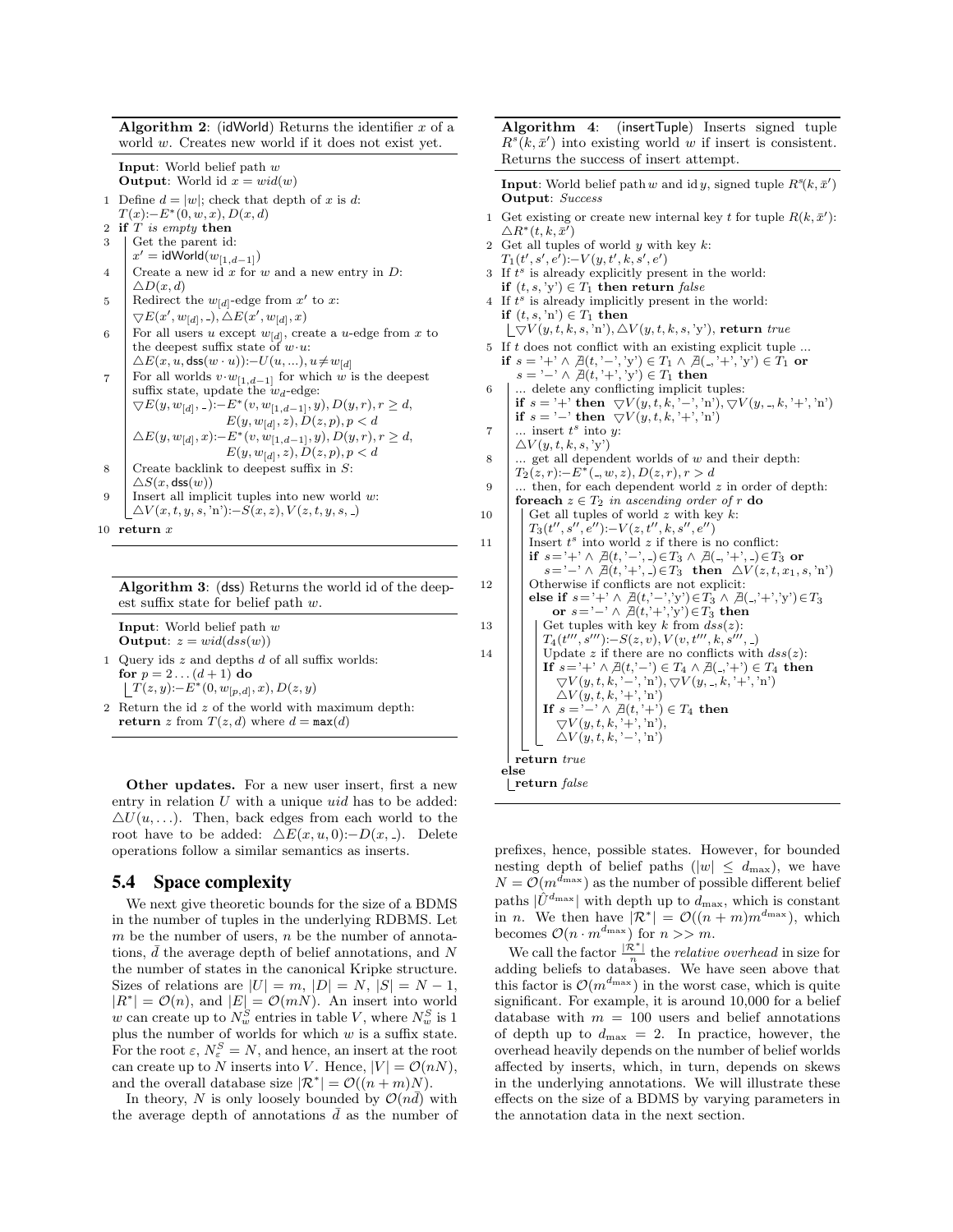<span id="page-9-1"></span>Table 1: Relative overhead  $\frac{|\mathcal{R}^*|}{n}$  of the size of a belief database for  $n = 10,000$  annotations, 10 or 100 users, varying user participation (Zipf or uniform) and 3 distributions of annotation depth. he size d  $\mathbf{e}$  size

|                                   |      | $m=10$  | $m=100$ |         |  |
|-----------------------------------|------|---------|---------|---------|--|
| $\overline{\Pr}[d = \{0, 1, 2\}]$ | Zipf | uniform | Zipf    | uniform |  |
| [0.3, 0.3, 0.3]                   | 31   | 38      | 130     | 1,009   |  |
| [0.8, 0.19, 0.01]                 | 27   | 60      | 68      | 162     |  |
| [0.199, 0.8, 0.001]               |      |         | 21      | 26      |  |

## <span id="page-9-0"></span>6. EVALUATION

We have implemented a prototype of a BDMS that allows bulk insertions of belief annotations and translations of belief conjunctive queries into SQL. We use this prototype to experimentally study (i) the relative overhead of managing annotations and (ii) query performance. The program to generate annotations and to translate queries is implemented in Java and uses JDBC for calls to a RDBMS. As experimental platform, we run Microsoft SQL server 2005 on a Dual-Xeon machine (3GHz) with 4G of main memory. We use the database schema from our running example of [Fig. 5,](#page-6-1) neglecting the comments table for the experiments:  $\mathcal{R}^* = (S^*, U, V_S, E, L, H)$  and measure the size as the number of all tuples in the database  $(|\mathcal{R}^*|)$ . Clustered indexes are available over the internal keys. All experiments are performed on synthetic data.

## 6.1 Size of a BDMS

We have seen in [Sect. 5.4](#page-8-13) that the relative overhead for adding beliefs to a database  $(\frac{|\mathcal{R}^*|}{n})$ , i.e. the number of tuples in the database per number of belief annotations, is  $\mathcal{O}(m^{d_{\text{max}}})$ , which is 100 for  $m = 10$  and 10,000 for  $m = 100$  users, and belief annotations of maximum depth  $d_{\text{max}} = 2$ . In practice, the skew in the annotation, i.e. the distribution of the path length  $k$ , and the distinct count of belief paths can reduce this overhead dramatically. To study this dependency, we use a generic annotation generator that creates parameterized belief annotations. We model annotation skew as discrete probability distributions  $Pr[k = x]$  of the nesting depth of annotations (e.g. 1% of annotations are of nesting depth 2) and user participation as either uniform or following a generalized Zipf distribution (e.g. user 1 is responsible for 50% of all annotations, user 2 for 25%, . . . ). [Table 1](#page-9-1) shows the relative overhead of synthetic belief databases (each value averaged over 10 databases with the same parameters) and illustrates its variations with different distributions. [Figure 6](#page-9-2) further shows that the relative overhead can actually increase or decrease with the number of annotations  $n$ . The decrease for the lower more skewed distribution arises from the decreasing relative overhead for supporting a constant number of users m for increasing n:  $\mathcal{O}(\frac{n+m}{n} m^{d_{\max}})$ . Also note that, despite the upper blue graph suggesting an exponentially increasing relative overhead, it flattens again and will not surpass its theoretic bound of 10,000 in the limit. The take-away of this experiment is that the actual overhead of belief annotations can be significantly lower than their theoretic bound. But it is still substan-



<span id="page-9-2"></span>Figure 6:  $\frac{|\mathcal{R}^*|}{n}$  crucially depends on the annotation skew and can either increase or decrease with  $n$  (100 users with uniform participation).

tial and efficient techniques are needed to create more compact representations of belief databases. We shortly discuss future work on alternative representations at the end of this section.

## 6.2 Query complexity

In the following, we list 3 example queries. These queries cover the typical usage patterns in a BDMS and illustrate the enriched query semantics it can support.

1. The first type is a query for content. It asks for the content of a particular belief world and is of the form "What does Alice believe?" In addition, we vary the depth of its belief path  $d \in \{0, \ldots, 4\}$ :

$$
q_{1,d}(x,y) := \Box_w S^+(x, \_, y, \_, \_),
$$
 with  $|w| \in \{0, \ldots, 4\}$ 

2. The second type is a query for conflicts. It asks for conflicts between belief worlds and corresponds to: "Which animal sightings does Bob believe that Alice believes, which he does not believe himself?"

$$
q_2(x,y) := \Box_{2\cdot 1} S^+(x,z,y,u,v), \Box_2 S^-(x,z,y,u,v)
$$

3. The third query is an example of a query for users, i.e. a query that explicitly includes a user id as variable in the answer. It corresponds to: "Who disagrees with any of Alice's beliefs of sightings at Lake Placid?" Note that the query variable only appears in the belief path of a negative subgoal.

$$
q_3(x) := \Box_x S^{-}(y, z, u, v, 'a'), \Box_1 S^{+}(y, z, u, v, 'a')
$$

The evaluation time scales roughly linear with the size of the BDMS  $(|\mathcal{R}^*|)$ . In [Table 2](#page-10-1) we report the size of the result sets, average query times and standard deviation for a belief database with 10,000 annotations and 224,339 tuples (relative overhead 22.4). Each query was executed 1,000 times. Before each query execution, we clear all database caches with SQL server specific commands. Remaining variations in execution times of identical queries result from fluctuations in the OS beyond our control. The runtimes are in the hundreds of milliseconds. Content query  $q_1$  is clearly fastest as it ranges only over one world. The execution time increases by adding 1 join with relation E  $(q_{1,0}$  to  $q_{1,1})$ but then remains stable for 2 to 4 joins  $(q_{1,2} \text{ to } q_{1,4})$  as E is small compared to  $|\mathcal{R}^*|$ . Conflict query  $q_2$  is slower as it has two subgoals, one of which is negative, which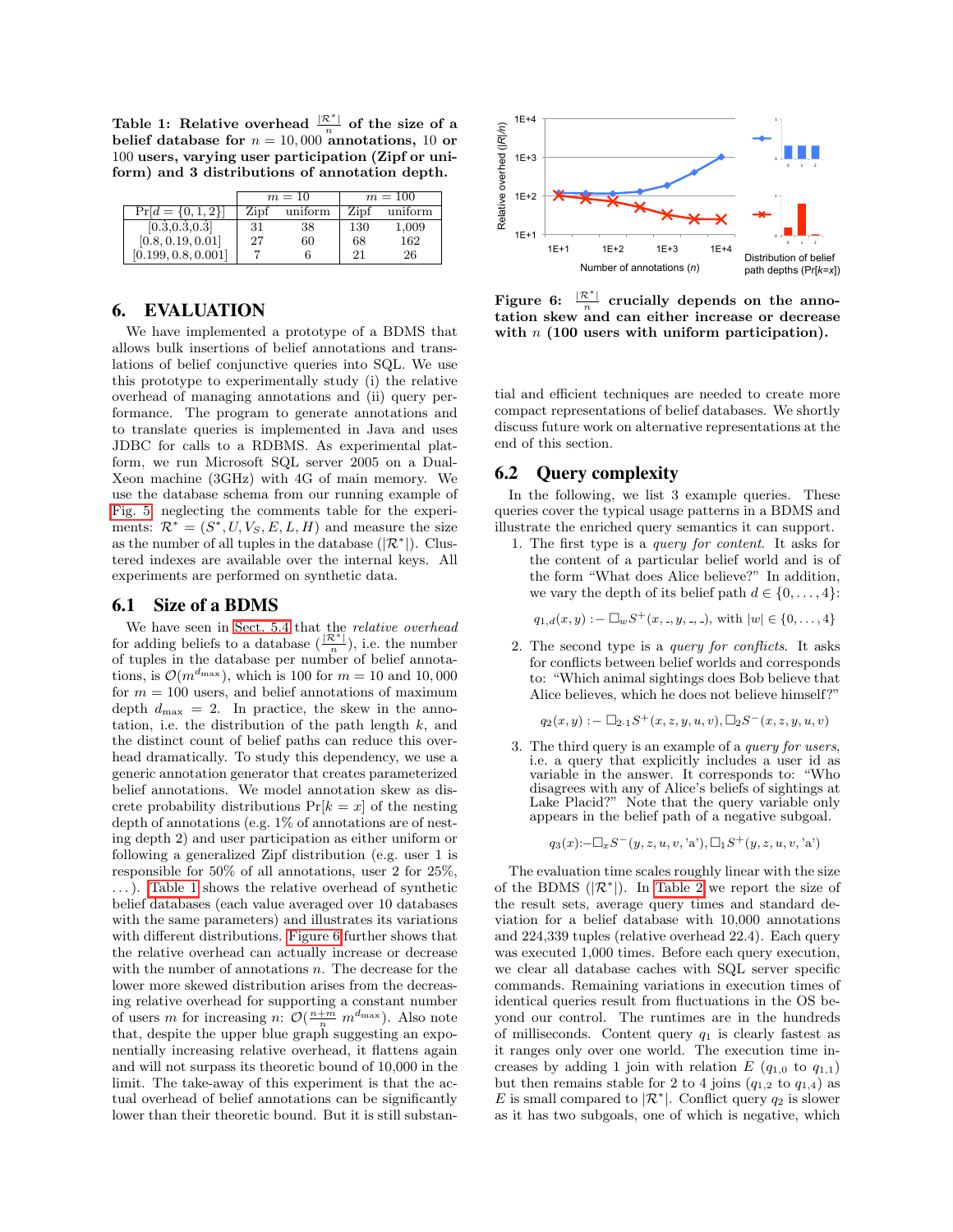<span id="page-10-1"></span>Table 2: Execution times and size of result sets for our seven example queries executed over a belief database with 10,000 annotations.

|                                                                    |                                 | $q_{1,0}$   $q_{1,1}$   $q_{1,2}$   $q_{1,3}$   $q_{1,4}$   $q_2$ |  | $q_3$ |
|--------------------------------------------------------------------|---------------------------------|-------------------------------------------------------------------|--|-------|
| $E(\text{Time})$ [msec]   105   145   146   152   144   436   4473 |                                 |                                                                   |  |       |
| $\sigma$ (Time) [msec]   120   168   153   162   162   186   661   |                                 |                                                                   |  |       |
| Result size                                                        | 1626 2816 2253 2061 1931 196 99 |                                                                   |  |       |

requires evaluation of nested disjunctions. The query for users  $q_3$  is slowest as it includes a negative subgoal and ranges over the belief worlds of all users.

Overall, our experiments suggest that queries in a BDMS can be executed in reasonable amount of time (i.e. milliseconds) on top of a standard RDBMS.

#### 6.3 Future Work

The dominant research challenge is to find techniques to decrease the relative overhead of belief databases. Recall that this overhead arises as result of the default assumption. For example, a generally accepted fact is, by default, believed by every user, and gets inserted into their respective belief worlds. More precisely, our current canonical Kripke structure stores  $D$ , the set of all entailed beliefs, which means that it applies eagerly all instances of the default rule to  $D$ ; this causes the database to increase. An alternative approach is to apply the default rule only selectively, or not at all, and to apply it only during query evaluation. This will complicate the query translation, but, at the same time, will drastically reduce the size of the database.

At the same time, a careful analysis and categorization of types of queries that are common in community databases will allow to optimize query time for certain queries. For example, conflict queries commonly focus on tuple-wide conflicts. Modeling functional dependencies between attributes during query translation will allow to back-chase tuple-wide attribute joins and reduce the number of necessary join attributes.

We are currently exploring these tradeoffs.

#### <span id="page-10-0"></span>7. RELATED WORK

Work on annotations management in databases is often intertwined with provenance management [\[10\]](#page-11-1) studying the propagation of annotations during query evaluation [\[11,](#page-11-25) [12\]](#page-11-10). In those contexts, annotations on data are commonly understood today as superimposed information that helps to explain, correct, or refute the base information [\[16,](#page-11-26) [36\]](#page-11-5). They are sometimes interpreted as colors, alternatively applied to individual values [\[7,](#page-11-9) [14\]](#page-11-11), sets of values [\[23,](#page-11-12) [24\]](#page-11-13) or as bundled tuples in tree fragments [\[10\]](#page-11-1). The important role that annotations play in science has been pointed out several times [\[4,](#page-11-6) [8,](#page-11-7) [9,](#page-11-14) [18,](#page-11-8) [19\]](#page-11-27). In all those settings, the semantic distinction between base information and annotations has remained blurred [\[9\]](#page-11-14). Annotations are simply additional data added to existing data [\[44\]](#page-11-15). In contrast, we propose to give a concrete semantics to annotations that helps users engage in a structured discussion on content and each other's annotations.

Several hardness results on inference in modal logic are well known [\[26,](#page-11-24) [31,](#page-11-28) [35\]](#page-11-29). Applications to reasoning about knowledge of agents in distributed settings is summarized in [\[20\]](#page-11-16). Modal logics have also been considered in databases before: Calvanese et al. [\[13\]](#page-11-30) use the modal logic  $K45<sub>n</sub><sup>A</sup>$  to manage conflicts in a peer-to-peer system. Modalities are used to allow mappings between peers to exist even in the presence of conflicts. The work shares with us the common goal of using modalities to manage conflicting tuples, e.g. key violations. However, it differs as follows: (i) our modalities are part of the data. Users can add modalities to the data and ask queries with modalities to extract the desired facts from the database; (ii) in [\[13\]](#page-11-30), the number of modalities is proportional to the size of the schema. In our case their number is proportional to the database; (iii) [\[13\]](#page-11-30) considers only modalities of nesting depth 1. We allow arbitrary depth; and (iv) in [\[13\]](#page-11-30) inference is in coNP. In contrast, ours is in PTIME (the difference comes from the fact that we restrict the use of negation to atomic tuples only). Another related work by Nguyen [\[38\]](#page-11-31) constructs finite least Kripke models for different language fragments. The described algorithm runs in exponential time and returns a model with size  $2^{O(n^3)}$ , where  $n$  is the size of input. In our work, we consider the fragment of certain and impossible beliefs and construct polynomial canonical representations. We also provide powerful insert, deletes, update functionalities to our model and can translate it into standard relations.

Another work that considers key violations is [\[21\]](#page-11-32). Here the approach differs from ours: key violations are allowed in the database, and are only resolved at query time through repairs [\[3\]](#page-11-33). Repairs are explored automatically by the system. At a high level, only those answers are returned that can be computed without any conflicts; there are no modalities, and hence the users have no control over conflict resolution.

There is a large body of work on managing uncertain and incomplete information [\[1,](#page-11-34) [2,](#page-11-35) [5,](#page-11-36) [15,](#page-11-37) [17,](#page-11-38) [28,](#page-11-20) [42,](#page-11-39) [47\]](#page-11-40). For example, Widom [\[48\]](#page-11-41) describes the Christmas Bird Count as motivation, which is similar to our motivating scenario. Our work shares a similar motivation for information that is not certain. However, we do not measure, track, nor evaluate uncertainty; we rather allow conflicting user views and provide means for structured discourse inside a database.

We also share motivation with work on peer-data management and collaborative data sharing systems that have to deal with conflicting data and lack of consensus about which data is correct during integration [\[6,](#page-11-42) [29,](#page-11-43) [30,](#page-11-44) [34\]](#page-11-45). In contrast to these systems, we do not address the problem of schema integration. We consider conflicts at the data level within a given common schema. Systems like ORCHESTRA [\[27,](#page-11-46) [33,](#page-11-47) [45\]](#page-11-48) enable different peers to accept or reject changes to shared data made by other peers. Each peer can have its own view of the data. This view, however, is materialized once for each peer in its separate database instance. In contrast, we propose to allow conflicting information to co-exist in a single database and we allow users to discuss these conflicts.